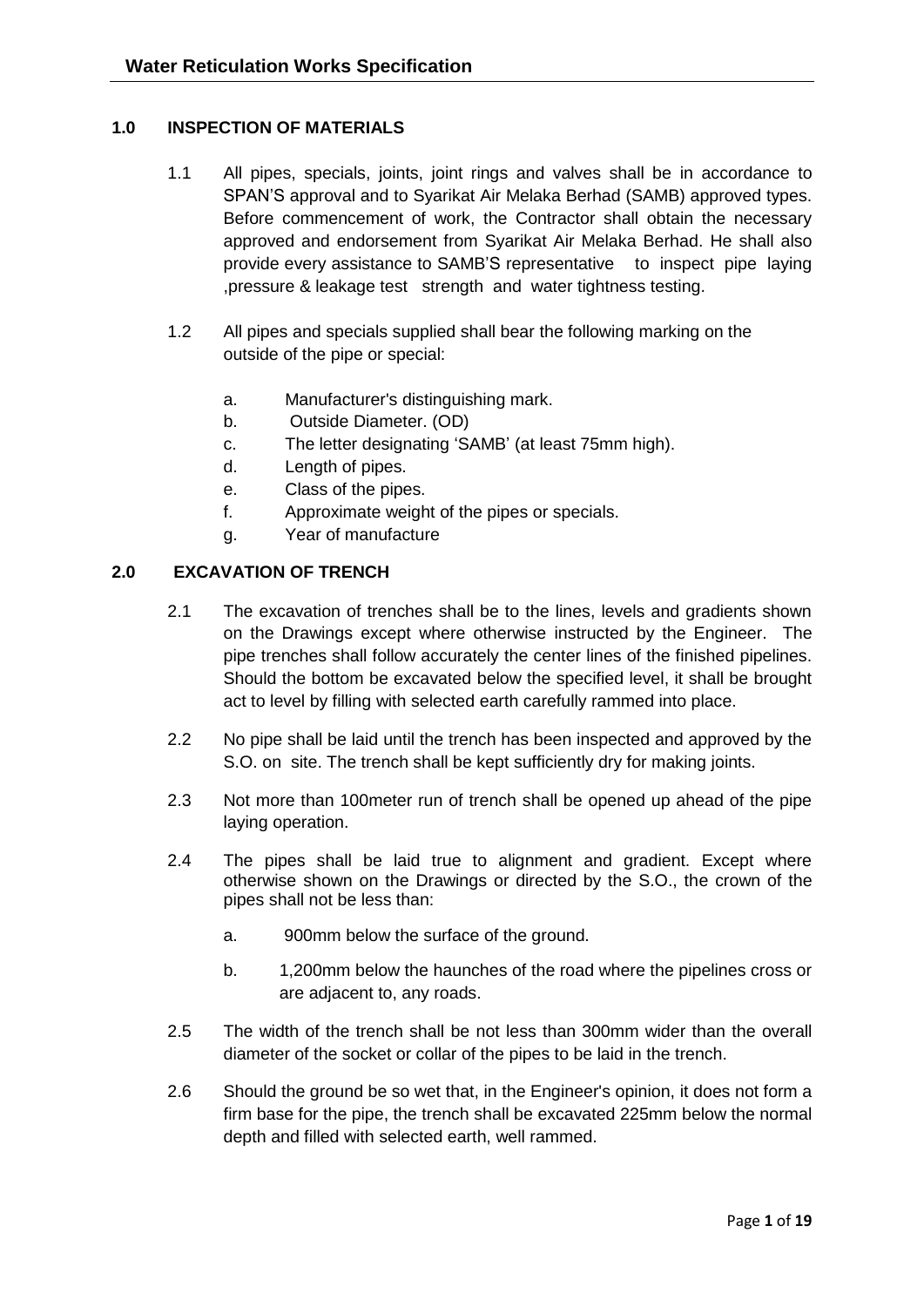- 2.7 The Contractor shall take reasonable precaution to keep rain and surface water out of the trenches by use of tarpaulins or temporary bonds or as directed by the Engineer. The Contractor shall provide and operate pumps for dewatering the trenches, if in the opinion of the Engineer, this proves to be necessary, but care must be taken to keep the trenches as dry as possible by preventing the access of water from above.
- 2.8 Where in the course of excavation should the Contractor expose or disturb any water mains, he shall at his own cost securely shore, strut or sling and sufficiently protect them so as to ensure that no damage shall be done to them while the work is in progress.
- 2.9 Any damage or injury to such mains shall be repaired at the expense of the Contractor.

# **3.0 EXCAVATION ACROSS EXISTING ROADS**

- 3.1 Where the pipe trench cuts the metalled surface of a road, the backfilling shall be carried out with sand well rammed. He shall replace any blocks or metalling removed while excavating the trench in the proper sequence and shall leave the backfilling level with the adjoining road surface and shall maintain its level for a period of two weeks.
- 3.2 Where pipe trench crosses a paved surface, materials forming the pavement shall be carefully removed and stacked in separate heaps. On completion of backfilling, materials shall be replaced to form a temporary surface to the satisfaction of the Engineer.
- 3.3 Excavation for thrust blocks, pipe piers, valve chamber and other ancillary works shall be taken down to the levels shown in the Drawings, or to such other levels as may be ordered by the Engineer. Excavations shall be finished to an even grade and shall be inspected and passed by the Engineer before concrete foundations are laid.

## **4.0 LAYING OF THE PIPES**

4.1 The pipes shall be gently lowered into the trench by means of a crane, or suitable shear legs and chain blocks, with rope slings. No pipes shall be rolled and dropped into the trench.

## **5.0 PRECAUTION AND PREVENTION WORKS**

5.1 To prevent the ingress of foreign matter into the pipe, the Contractor shall provide and use suitable stops for effectively closing all the open ends of the main at all times, moving and such stops forward as the laying and jointing progresses.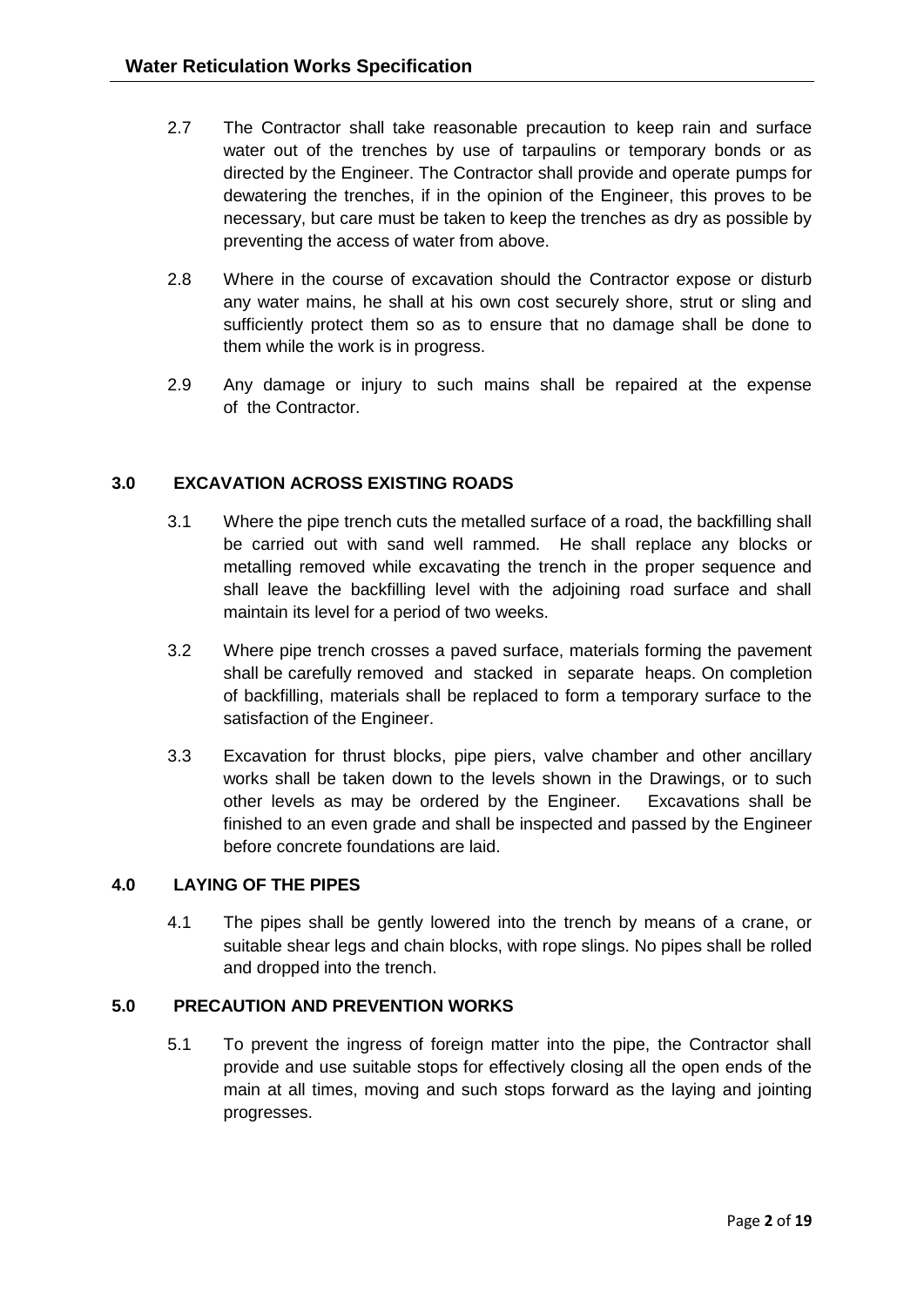### **6.0 BACKFILLING OF THE PIPES**

- 6.1 Backfilling of trenches shall not commence until completed pipelines are inspected and approved by the Engineer.
- 6.2 Backfilling of the pipe trenches shall follow the installation and testing of the pipes as closely as possible. Before pipe testing, only sufficient backfilling of the trenches to prevent "snaking" of the pipes and maintain the pipes in position will be permitted, but all joints shall be left exposed to provide easy inspection for leakage.
- 6.3 Care shall be taken during backfilling operations to ensure a good bed for the pipe by tamping selected materials to at least 300mm above the top of the pipe and thorough compaction of backfill.
- 6.4 The initial backfill of trench shall be sand free from stones or other hard materials and carefully spread along the trench bottom between the pipes and the walls to a depth of about 100mm and shall be hand-rammed so that the pipe is firmly bedded along the whole of its length. The second layer of the same material shall then be spread and tamped in the same manner as the first layer. Filling shall be continued thus in 100mm layers and hand-rammed until the backfilling is 300mm above the top of the pipe.
- 6.5 The materials for the remainder of the trench need not be as carefully selected as the initial filling material, but it shall be reasonably free from stone and hard materials and shall be moist. It shall be placed in 300mm layers and thoroughly compacted.
- 6.6 Approved mechanical rammers shall be used after the filling has reached a height of 750mm above the top of the pipes. Backfilling shall be finished off slightly proud of the surrounding ground to allow for subsidence and the Contractor shall make good any subsidence during the Defects Liability Period of the Contract. All timber used for the positioning and leveling of pipes shall be removed before any backfilling takes place.
- 6.7 The backfilling in foundations and around anchor blocks shall be done with approved materials deposited, compacted and watered in layers not exceeding 150mm in depth. Each layer shall be rammed solid before the next layer is added. Proper allowance shall be made for subsidence and shrinkage. The Contractor shall at his own expense make up any subsidence that may occur.
- 6.8 Before any excavation is backfilled, the Contractor or his representative and the Engineer shall make a joint inspection and compile a record of the number of pipes, specials, fittings, valves and joints that will be buried under the backfill. All such records shall be signed by both parties and shall be binding.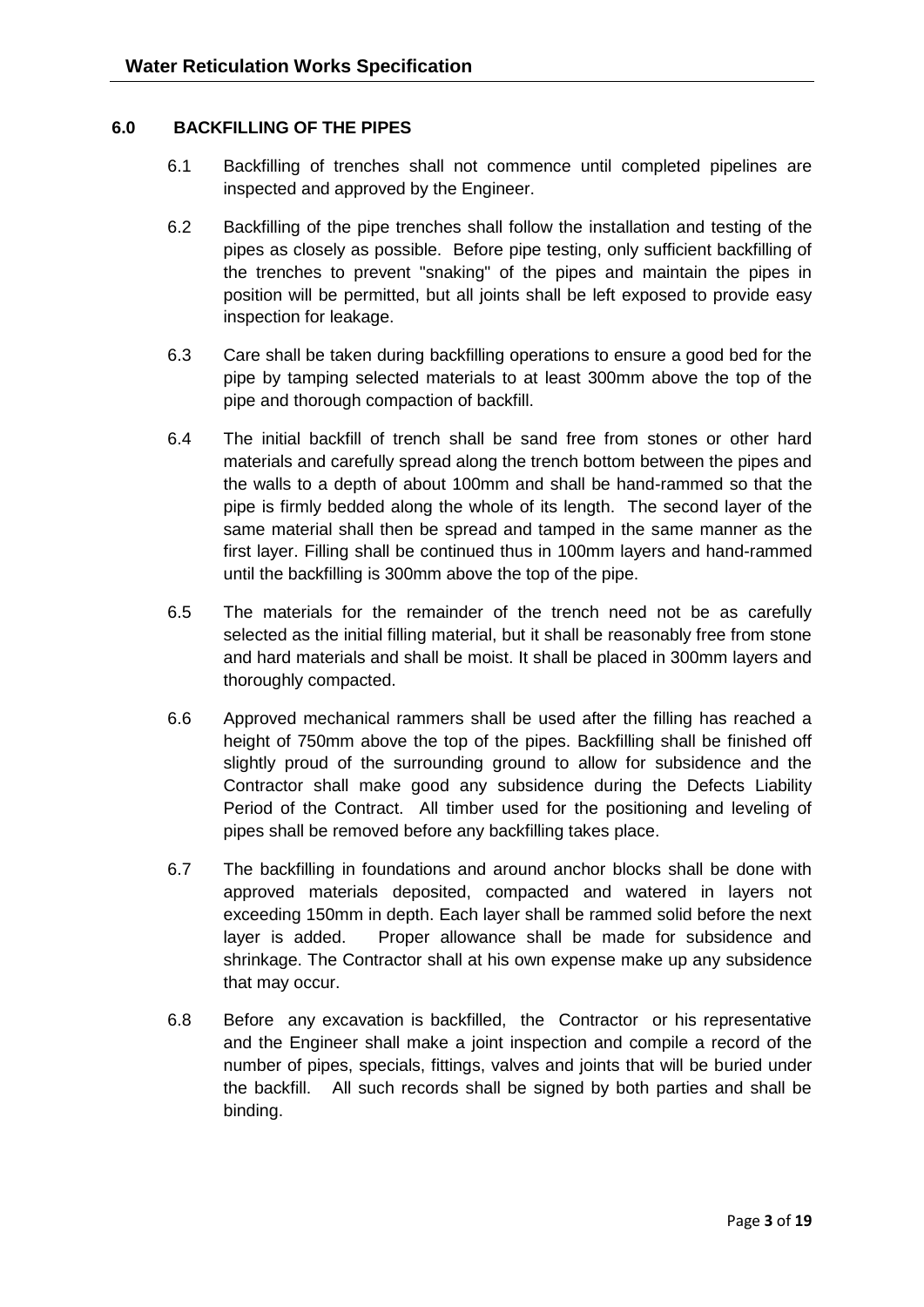- 6.9 The Contractor shall also compile and supply the required sets of record drawings (to the SAMB and the Engineer) showing variations from Contract drawings and all pertinent details of the exact positions of valves, fittings and connections and other details necessary for operation and maintenance of the piping system. These drawings shall be to the satisfaction of the Engineer and the approval of the SAMB as to the form of details.
- 6.10 Where the pipe trench is in a side-table, turf and top-soil shall be carefully stacked and both turf and top soil shall be returned to the trench after backfilling in such manner as to provide a smooth side table to the satisfaction of the Engineer.

## **7.0 GENERAL NOTES**

- 7.1 Valve pits or chambers shall be constructed in accordance with the detailed drawings. A chamber shall be installed in each valve or hydrants as directed by the Engineer.
- 7.2 When pipes are stacked, the bottom layer of pipes shall be supported clear of the ground.
- 7.3 Thrust blocks as specified shall be provided for all bends of more than 11-3/4 or as ordered by the Engineer.

### **8.0 FIRE HYDRANTS**

- 8.1 Fire hydrants shall strictly comply with B.S.750: 1977 and Fire Department approved types and approved by SAMB.
- 8.2 Pillar fire hydrants shall consist of a wedge gate valve complying with the requirements of B.S. 3161 for PN 16 valves. The wedge gate valve shall be connected to a cast iron pillar to be installed above ground by flanged cast iron specials. The cast iron pillar shall be as shown in Drawing No. PBA.H/2/91 'Standard 100 Pillar Fire Hydrant' or equivalent drawings issued by the Bomba/SAMB.
- 8.3 The wedge gate valve shall be based in a valve box of a type approved by the S.O. next to the pillar. The cover for the valve box shall be not less than 230 mmx380 mm.
- 8.4 All flanges shall be in accordance with B.S. 4504: Part I : 1969 Table 6/11.
- 8.5 The pattern of the pillar hydrant shall be submitted to the S.O. for prior approval before installation.

#### **9.0 CONCRETE MARKERS**

9.1 The Contractor shall fix pre-cast concrete indicators posts details of which are shown on the Drawings, close to the center line of the pipes, valves, washouts, and other points as directed by the S.O.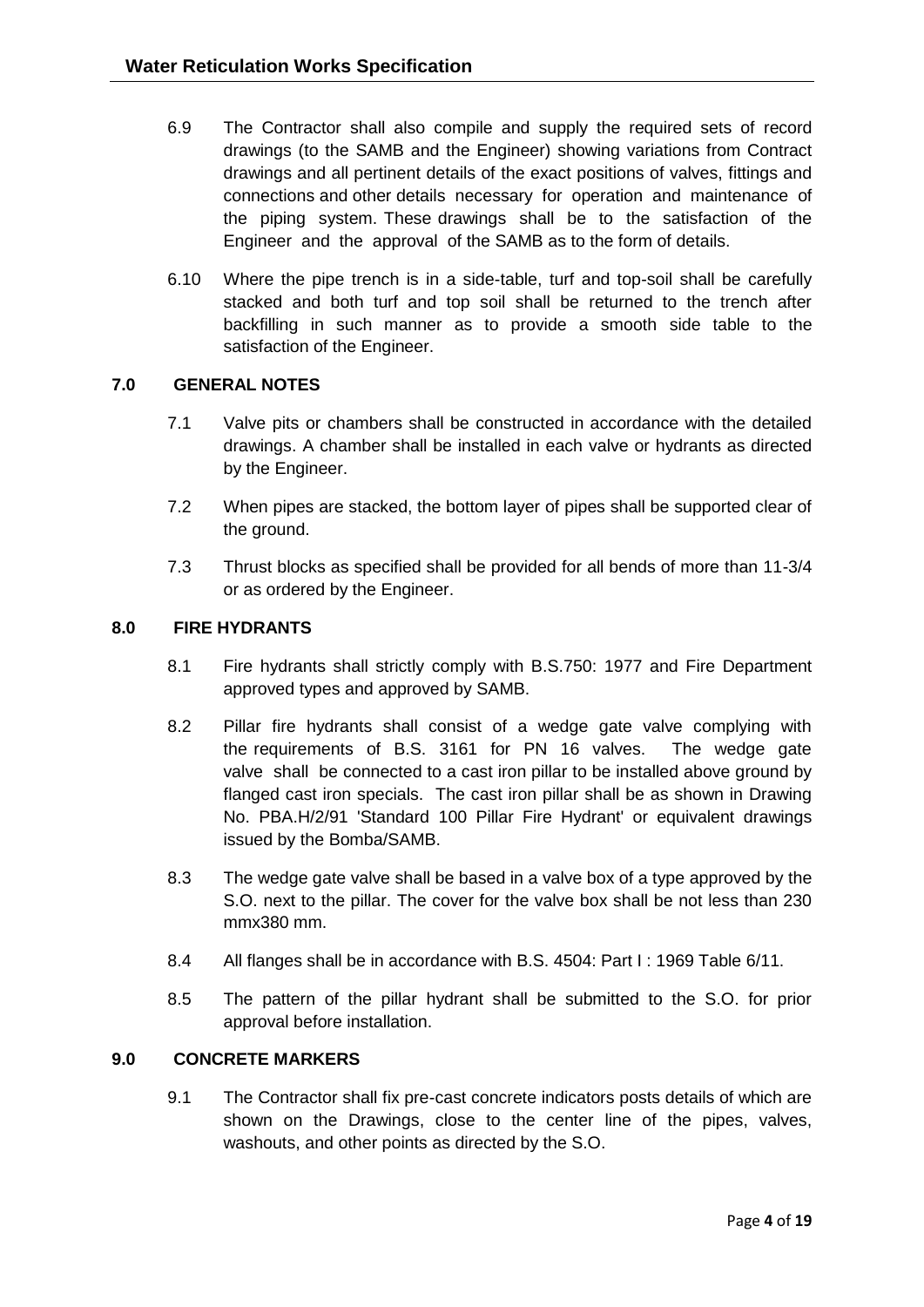9.2 The posts shall be firmly planted into the ground to the depth shown on the Drawings and the backfilling well rammed.

## **10.0 TESTING OF PIPELINES**

10.1 The testing procedure for water main shall comply to be included SAMB'S requirement and to the approval of the Engineer.

## **11.0 CLEANING OF THE PIPELINES**

- 11.1 On successful completion of mains laying works and after testing, the mains shall be disinfected by the use of chloride of lime solution at 5% concentration and allowed to remain in the main for a period of twenty-four hours and scoured.
- 11.2 After the disinfection of the main has been approved by the S.O., it shall be flushed with clean water. After cleaning, the pipes and specials shall be protected from, and maintained free of all oil, grease and dirt from whatever source until it has received its external coating and concrete lining.

# **12.0 CONNECTION TO EXISTING WATER MAINS**

- 12.1 All connection works to existing pipeline shall be done by hot-tapping process unless otherwise approved by SAMB.
- 12.2 Under no circumstances shall the Contractor interfere with any pipeline or installation, which is maintained by SAMB without the written permission of the Authorities concerned.
- 12.3 Connection to the SAMB pipelines shall be carried out by the Contractor who shall provide the required pipe lengths at the connections so as to allow enough room for adjustment at the connection.
- 12.4 The Contractor shall provide assistance to SAMB representatives who may be present to inspect personnel and the Contractor shall provide the required pipe lengths at the connections so as to allow enough room for adjustment at the connection.

## **13.0 SITE MEASUREMENT**

- 13.1 All pipes shall be measured in linear meter . The total effective length shall be as measured along the crown of the pipes, excluding pipe specials, valves and fittings. Pipe specials, valves and fittings shall be measured by number.
- 13.2 Valve chambers to be provided under the Contract shall be constructed in accordance with the details shown in the Drawings.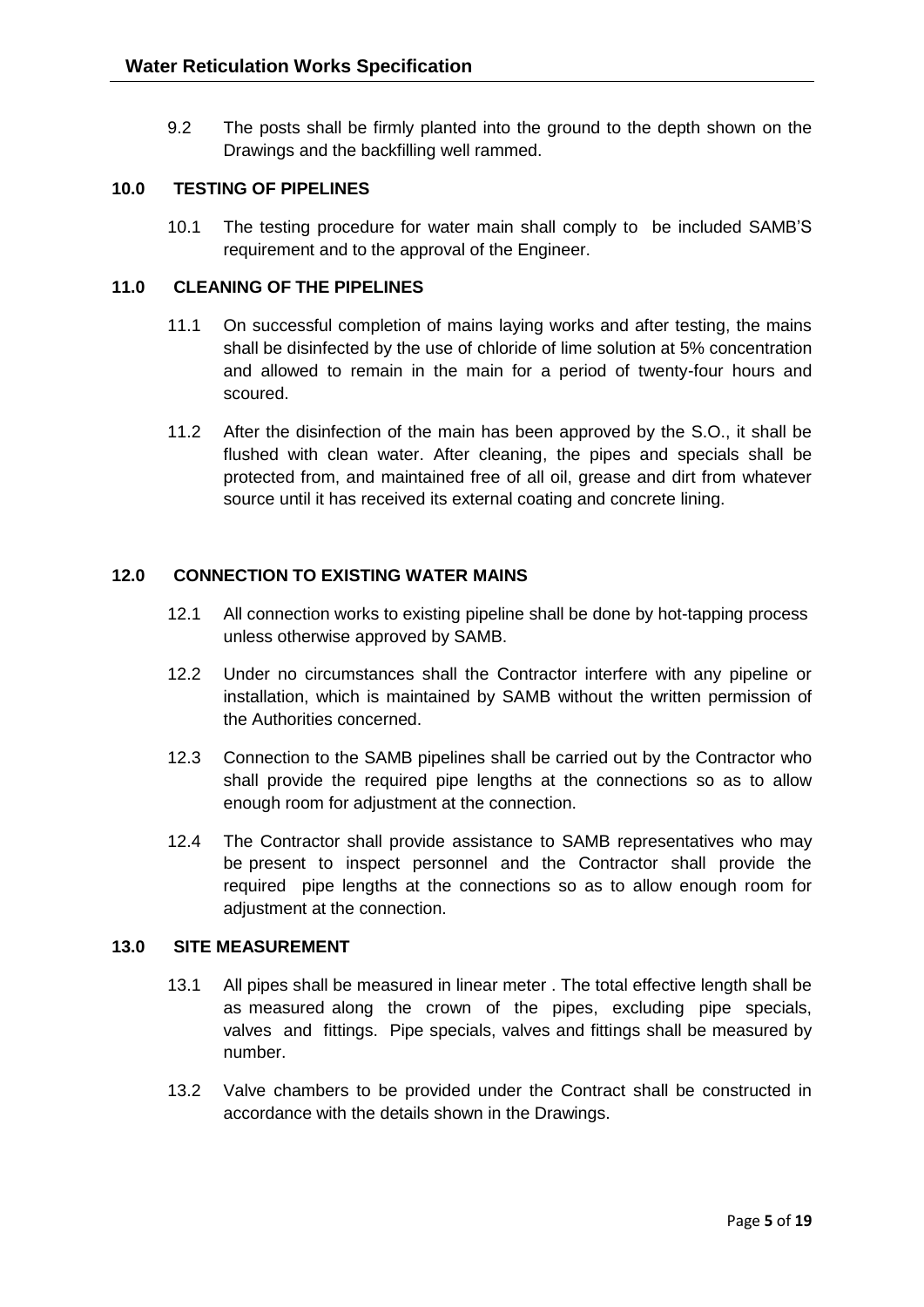### **14.0 CAST IRON PIPES AND SPECIALS**

- 14.1 All cast iron pipes and specials shall be plain ended unless otherwise indicated or shown and shall conform with the requirements of B.S. 78 Part I: 1961 and Part 2:1965.
- 14.2 Flanges for Cast Iron Pipes and Specials where shown shall be in accordance with B.S. 4504: 1969 Table 16/11 or as directed by the S.O. All flanges shall be integrally cast to the pipes, specials and fittings.
- 14.3 Flanges jointing materials shall be as specified for steel pipes.
- 14.4 All flanges other than puddle flanges shall be machined over the full width to a tool mark finish with a pitch of between 0.8mm and 1.3mm. The serrations shall be spiral or concentric to the axis of the pipes. The faces of the flanges of bends and branches shall be at right angles to the directional axis.
- 14.5 All plain ends shall be at right angles to the axis of the ends and shall be perfectly round and of the correct external diameters.
- 14.6 Castings shall not be stopped and shall have no defects. No casting which has stopped or which contains defects will be accepted.
- 14.7 Unless stated elsewhere in the Specification cast iron pipes and specials shall be fabricated to the same outside diameters of the corresponding nominal diameter and class of other pipes.

#### **15.0 DUCTILE IRON PIPES AND FITTINGS**

- 15.1 All plain ended ductile iron pipes and standard ductile iron pipes with flexible joints shall be Class K9. Ductile iron pipes and fittings with cast on flanges shall be Class K12. All pipes and fittings shall conform with the requirements of B.S.4772: 1980, unless otherwise specified.
- 15.2 All pipes and fittings shall be coated externally and concrete lined internally in accordance with Appendix C.B.S.4772: 1980.
- 15.3 Flanges for ductile iron pipes and fittings shall be cast on and shall conform to the dimensions given in Table 16/11 B.S. 4504: 1969, unless otherwise specified herein or directed by the consultant.
- 15.4 Where ductile iron pipes and fittings are shown or specified as plain ended, the outside diameter of the pipe at the plain end shall be fabricated or trimmed in order that the plain ends are suitable for jointing with cast iron detachable joints to form watertight joints.
- 15.5 All plain ends shall be at right angles to the axis of the ends and shall be perfectly round and the correct outside diameters.
- 15.6 Flange jointing materials shall be as specified for steel pipes.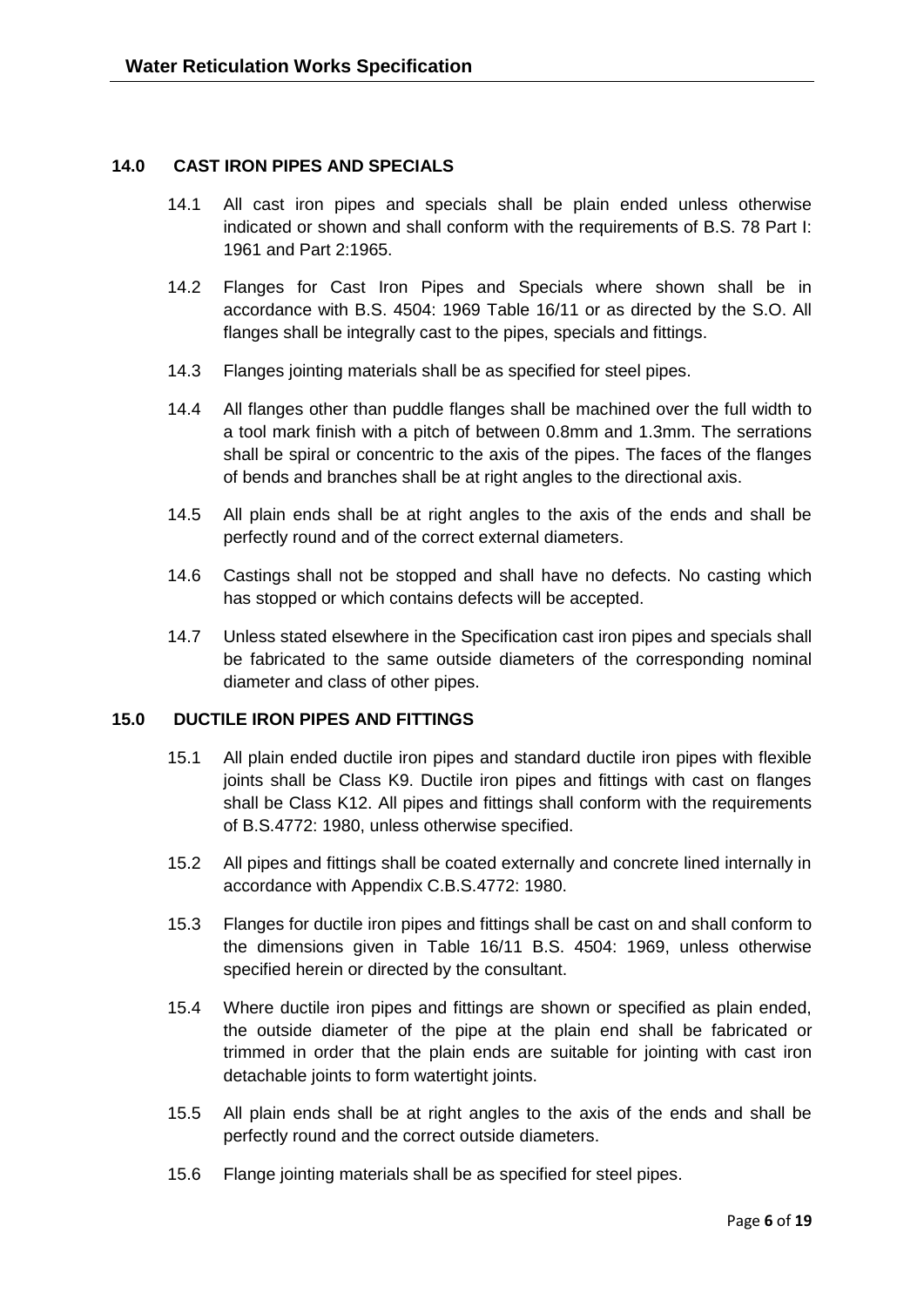### **16.0 STEEL PIPES AND SPECIALS**

- 16.1 Subject to the requirements of this Specification, the manufacture and testing of steel pipes, fittings and specials shall comply with the requirements of conforming to the latest MS standards as imposed by SPAN. Pipes and specials will generally be concrete lined internally with coal tar enamel sheeting as hereunder specified. Pipes and Specials meeting any other internationally acceptable standard ensuring a quality equal to or higher than the standard mentioned above may be accepted by the consultant.
- 16.2 Flanges for flanged steel pipe work shall conform to the requirements of MS standards.

### **17.0 GRADE OF STEEL**

17.1 The pipes and specials shall be made from carbon steel with an ultimate tensile stress of not less than 410 N/mm2 (ERW 410 or SAW 410 in B.S. 3601). Control tensile tests shall be taken on the steel, normally one test piece per 200 lengths of pipes to be manufactured.

### **18.0 PROCESS OF MANUFACTURE OF STEEL PIPES AND SPECIALS**

- 18.1 The pipes shall be made by either:
	- a. Longitudinal, butt welding internally and externally preformed carbon steel plate or strip by an automatic submerged metal-arc welding process and circumferentially butt welding these shells internally and externally by the same process into standard length pipes with a maximum of five circumferentially welds, or
	- b. Rolling a strip, sheet or plate so that a helical seam is formed around the circumference of the pipe. The helical seam shall be butt welded internally and externally by an automatic submerged arc welding process.
- 18.2 Concession will be given for pipes made with 6.5mm or less thick plates to be longitudinally welded with one deep penetration weld from the external face only but this concession will be immediately withdrawn if evidence shows that penetration was incomplete.
- 18.3 The weld metal shall have a smooth finish and shall not stand more than 1.5mm proud of the pipe shell internally or externally.

#### **19.0 THICKNESS & DIAMETER OF STEEL PIPES AND SPECIALS**

19.1 The thickness of the steel plates and diameter of the pipes shall be as shown below, except as otherwise specified. Where the finished outside diameter of the pipes are not specified in the Appendix and/or the Bills of Quantities, then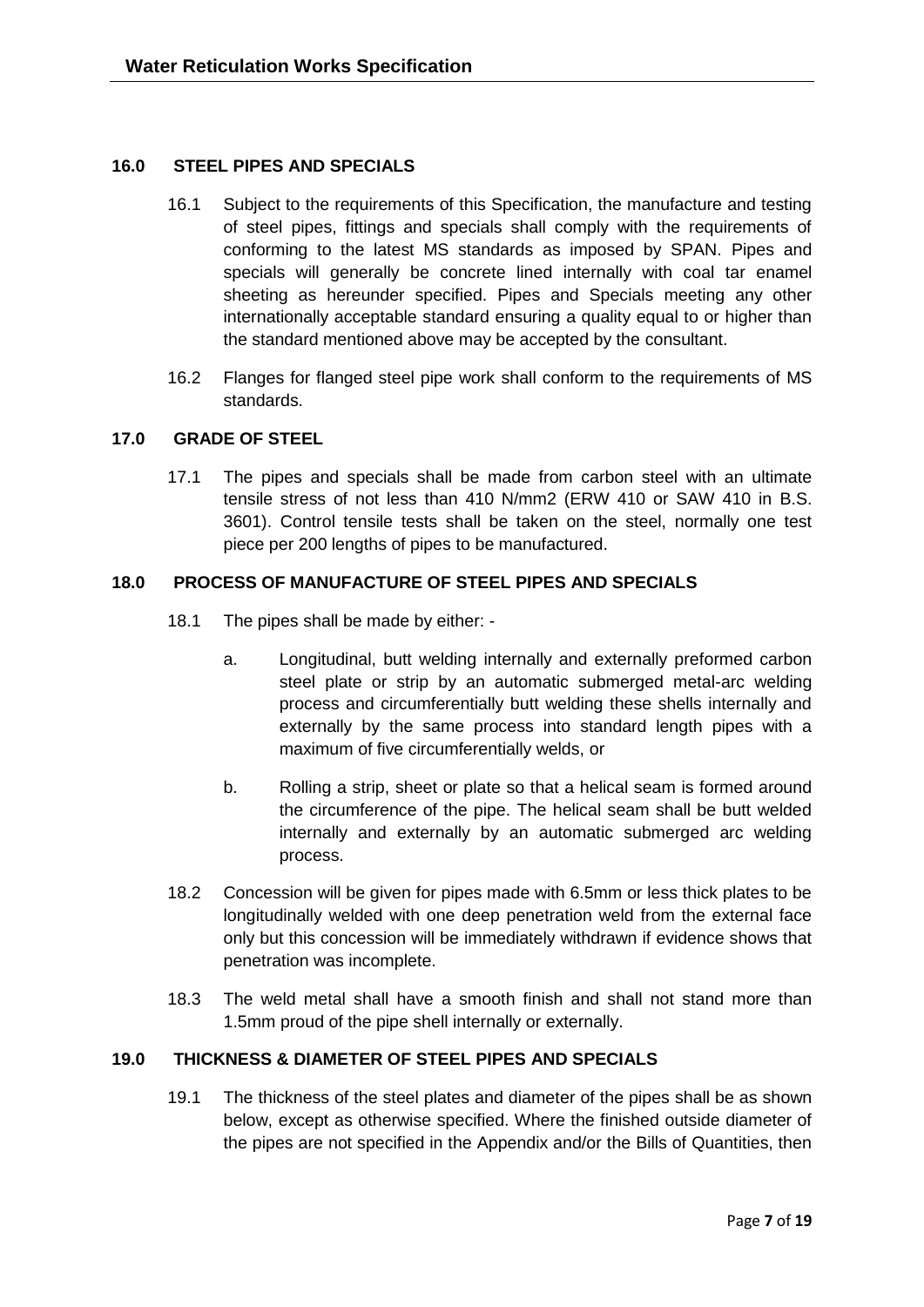the steel pipes shall be fabricated to the same outside diameters of corresponding nominal diameter: -

| Nominal<br><b>Pipe Diameter Steel</b><br>(mm) | Thickness of<br>Plate<br>(mm) | Thickness of<br>Concrete<br>Lining (mm) |
|-----------------------------------------------|-------------------------------|-----------------------------------------|
|                                               |                               |                                         |
| 600                                           | 6.3                           | 13.0                                    |
| 500                                           | 5.0                           | 13.0                                    |
| 450                                           | 5.0                           | 13.0                                    |
| 400                                           | 4.5                           | 13.0                                    |
| 350                                           | 4.5                           | 13.0                                    |
| 300                                           | 4.0                           | 10.0                                    |
| 250                                           | 4.0                           | 10.0                                    |
| 200                                           | 4.0                           | 10.0                                    |
| 150                                           | 3.6                           | 6.0                                     |
| 100                                           | 3.6                           | 6.0                                     |

## **20.0 SPECIALS FOR STEEL PIPES, SIZED STEEL PIPES**

- 20.1 Specials shall conform to the appropriate dimensions given in the Drawings.
- 20.2 Pipes shall be supplied truly circular throughout their length for cutting to provide lengths. The tolerances on the outside diameters of such pipes shall be  $±1.5$ mm.

#### **21.0 PIPE ENDS OF STEEL PIPES AND SPECIALS**

- 21.1 For pipes of 711mm outside diameter and above the ends shall generally be suitable for forming externally and internally welded slip joints and for pipes less than 711mm outside diameter the ends shall be formed to suit an externally welded slip joint except where otherwise specified.
- 21.2 The weld metal on the external surfaces of the ends of all plain ended pipes and specials shall be machined flush with the external surfaces of the pipe shall for a sufficient distance to facilitate jointing with coupling or steel collars. At the ends of all spigot and socket ended pipes the weld metal shall be similarly machined externally on the spigot end and internally on the socket of the pipe.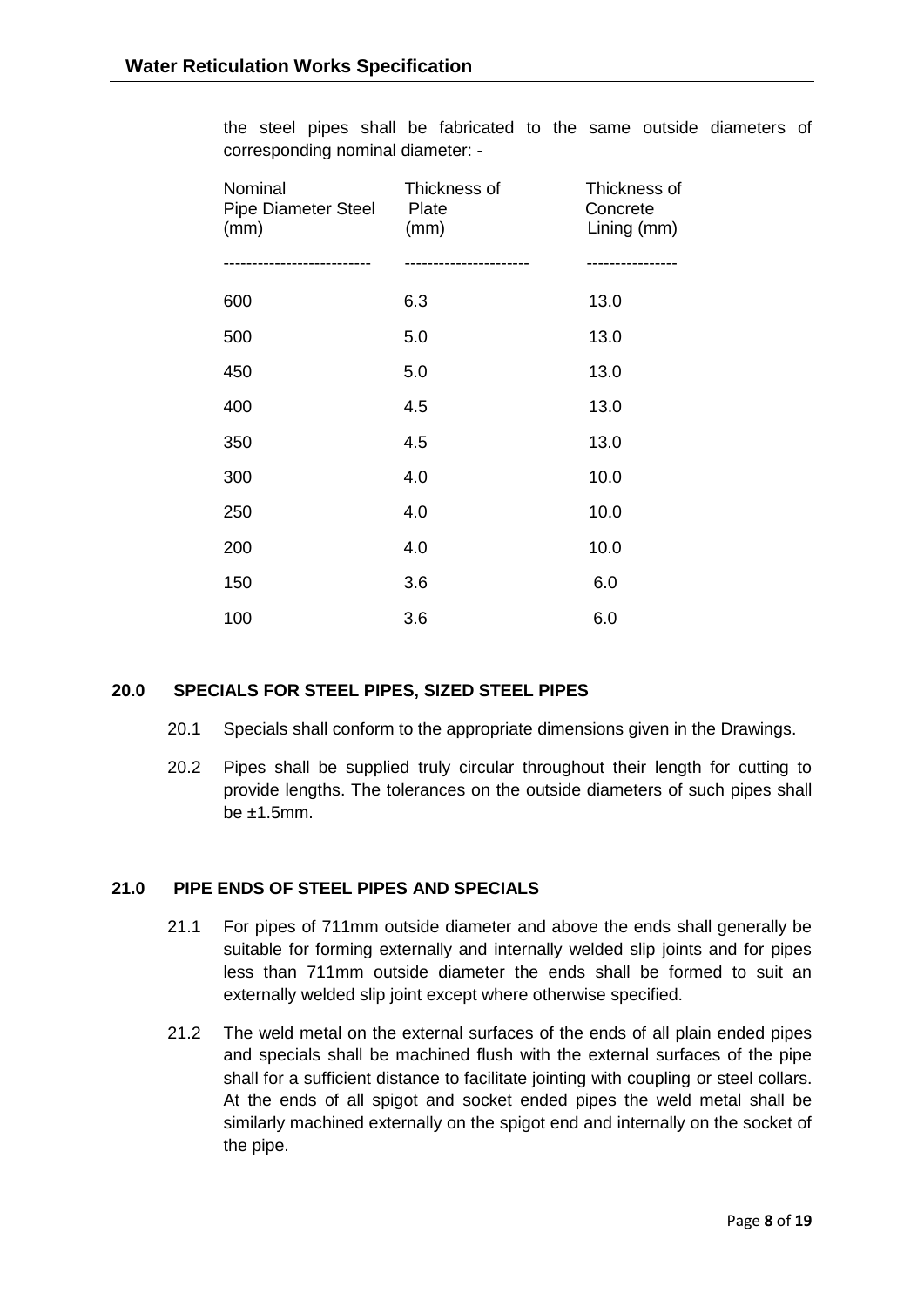21.3 The concrete lining and the external coating of pipes and specials to be joined by welding shall be omitted for a sufficient distance from the ends to prevent damage to the protection during site welding. The external coating of pipes and specials to be jointed by mechanical couplings or flange adaptors shall be omitted for a sufficient distance from the ends to permit assembly of the joints but the concrete lining surfaces shall be protected with a suitable approved rust inhibitor during manufacture so that extensive cleaning of the surfaces is not required after jointing on site.

# **22.0 SLIP, JOINTS OF STEEL PIPES & SPECIALS**

- 22.1 The slip joints shall be designed to allow the pipes to be laid with an angular deflection of not less than two degree between adjacent pipes. The minimum lap shall be 75mm. The Contractor shall supply with his tender, a Drawing showing the details of the type of joint included in his tender.
- 22.2 The ends of pipes shall be machined so that fillet welds can be used for jointing. The spigot shall fit accurately into the socket so that the amount of metal required to form the weld is reduced to a minimum.
- 22.3 The socket end of the pipes shall have a suitable tapped hole provided with matching plug to permit an air pressure test of the joint to be carried out on completion of welding.

# **23.0 MECHANICAL FLEXIBLE COUPLINGS & FLANGE ADAPTORS**

- 23.1 Flexible mechanical couplings and flange adaptors shall be of mild steel and shall be Viking-Johnson couplings as manufactured by the Victualic Co. Ltd. or Dresser Couplings as manufactured by the Dresser Manufacturing Division in the U.S.A. or other similar approved type suitable for making watertight flexible connection between plain-ended pipes.
- 23.2 Flexible mechanical couplings shall be without the centre register. Unless otherwise specified, the external surfaces of couplings and adaptors shall be cleaned down to metallic finish and primed and painted with two coats of red lead exide paint. The internal surfaces shall be similar treated and protected with two coats of non-toxic approved epoxy bituminous paint.
- 23.3 All mechanical couplings shall be capable of withstanding the maximum works test pressure specified for the pipes they are to connect.
- 23.4 All mechanical couplings and flange adaptors shall be supplied complete with all necessary coupling rings, nuts, bolts, washers and rubber rings. Wedge joint rings shall comply with B.S. 2429. Bolts and nuts shall be hexagonal and shall be in accordance with B.S. 4190.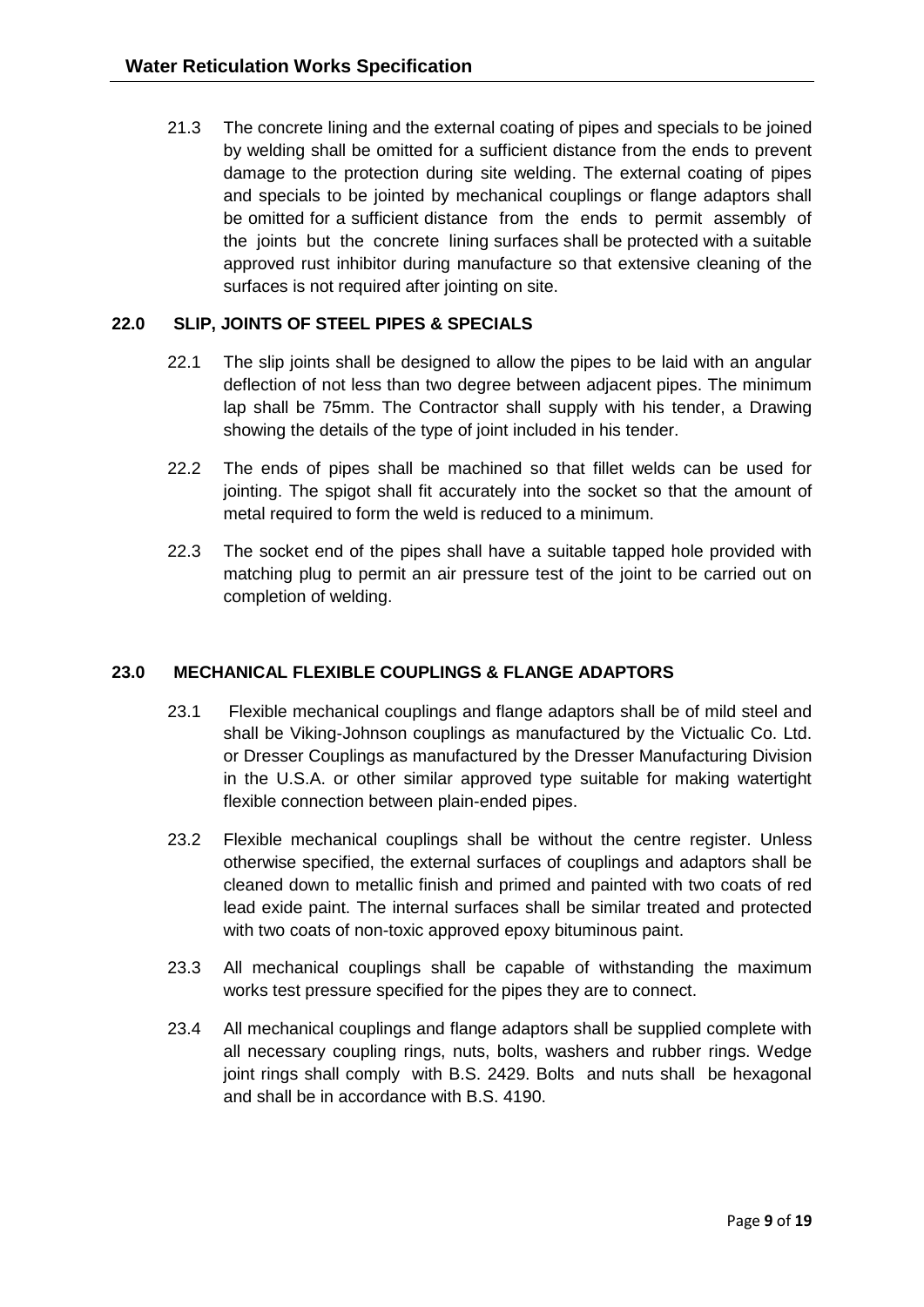## **24.0 FLANGED JOINTS**

- 24.1 All flanges shall be of steel, welded to the pipe by the electric arc process or other approved method. Flanges shall be square to the longitudinal axis of the pipe and truly faced over their whole width. The bolt holes, which shall be drilled off-centre, shall be truly in line end with the longitudinal axis of the pipe.
- 24.2 Flanges shall generally be in accordance with B.S. 4504: 1969, Table 16/3.
- 24.3 Each set of flange jointing materials shall be completed with nuts, bolts, washers and joint rings. Joint rings shall be of flat section 4.5mm thick, medium rubber reinforced with two-ply flex fabric and complying with B.S. 5292, and shall extend to the inner edge of the bolt holes. Bolts and nuts shall be hexagonal and shall be in accordance with B.S. 4190.

### **25.0 COLLARS**

- 25.1 Short sleeve steel spilt collars suitable for making externally and internally welded connection between plain-ended pipes and specials shall conform to the dimensions given on the Drawings.
- 25.2 Each collar shall have two suitable tapped holes provided with matching plugs to permit air pressure tests of the joints to be carried out on completion of welding.
- 25.3 The external surfaces of collars, except where otherwise specified, shall be protected with two coats of primer compatible with the pipe coating. The internal surface shall be unlined but suitably protected with an approved rust inhibitor.

## **26.0 SPECIALS JOINTS OF STEEL PIPES AND SPECIALS**

26.1 Where a joint occurs between a steel pipe or special and a valve the internal diameter of the steel pipe or special shall be finished to match the bore of the valve by gradually decreasing or increasing the thickness of the concrete lining in the steel pipe or special. Any increase or decrease in thickness of the concrete lining along the length of such a pipe or special shall be gradual and smooth and the contract rates shall be deemed to include for all costs incurred in providing such a lining.

## **27.0 WORK TESTS OF STEEL PIPES AND SPECIALS**

- 27.1 The Contractor shall carry out the following tests on all pipes and specials before they are lined or coated:
	- a. Hydraulic pressure test on every pipe and special shall be 26 bars. All pipes and specials that pass this test shall be stamped with the Contractor's test stamp.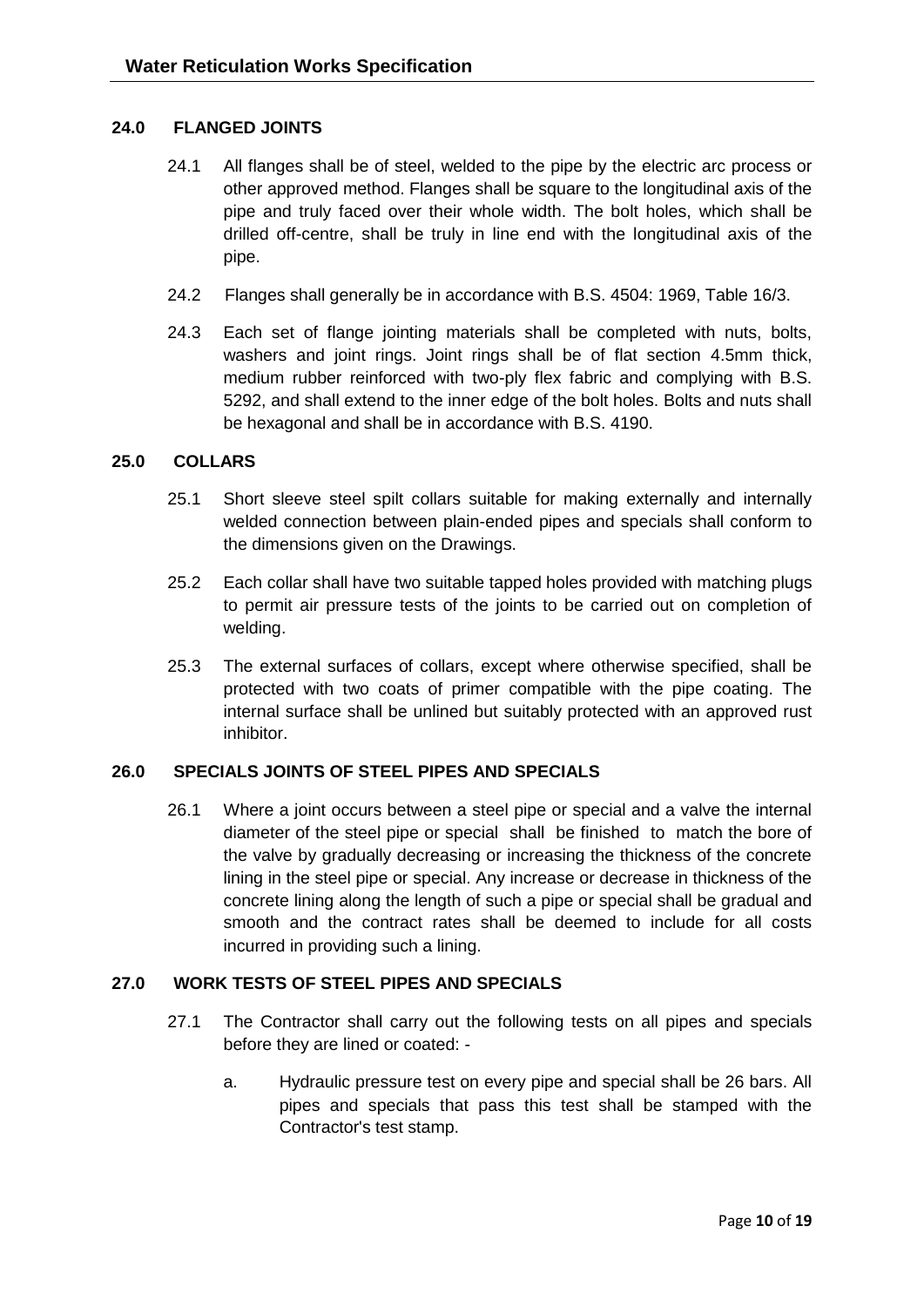b. As a control on weld quality the Contractor is also required to submit radiographs of 2% of all welds for the S.O.'s approval. The minimum lengths of weld to be radiographed at any one location shall be 300mm. The clearance and acceptance of these radiographs shall be in accordance with API Standard 1104.

## **28.0 DEFECTS & METHOD OF REJECTION OF STEEL PIPES & SPECIALS**

- 28.1 Materials which show injurious defects at the place of manufacture, at site, or which proves to be defective when properly applied in service shall where permitted by the S.O. be completely repaired.
- 28.2 Injurious defects shall include cracks, leaks, laminations, lack of complete penetration, lack of complete fusion, dents exceeding one eight of the specified wall thickness and undercutting or reduction in pipe wall thickness adjacent to a weld exceeding 0.8mm in depth.
- 28.3 Slag inclusions and gas pockets or voids shall be considered to be minor imperfections and may be accepted if the maximum size and distribution does not exceed the limits shown in Table 7.1 and 7.2 figures 7.2 and 7.3 of A.P.I. Standard 51S-1969.
- 28.4 Every pipe or special which fails to pass the Hydraulic Pressure Test shall be rejected.
- 28.5 Any pipe or special that has been rejected shall be marked in a distinctive manner which will preclude any possibility of their use for purposes of this Contract. Such pipes and specials may be submitted for re-test following the correction of any defects, where such correction is permitted.

## **29.0 INTERNAL LINING OF STEEL PIPES & SPECIALS**

29.1 All steel pipes and specials shall be lined internally to the thickness specified in this Specification with concrete made from ordinary Portland Cement and fine aggregate. The materials used for lining, the method of lining and curing of the finished lining shall comply with Clause 33.1 of B.S. 534: 1981 and shall be carried out to the approval of the S.O. The manufacture and testing of test cubes shall comply with Clause 33.5 to B.S. 534.

## **30.0 EXTERNAL COATING OF STEEL PIPES & SPECIALS**

- 30.1 All steel pipes and specials shall be protected against corrosion by coating and wrapping in a neat and workmanlike manner.
- 30.2 Immediately and not later than 15 minutes after each pipe or special has been cleaned to bare metal a uniform thin coat of primer compatible with the coating materials to be used shall be cold applied by final coating, spraying or brushing. The primer shall be allowed to dry properly before the coating material is applied but if more than 96 hours elapses before coating or if the primer becomes dead or powdery it shall be cleaned off and the pipe or special shall be reprimed.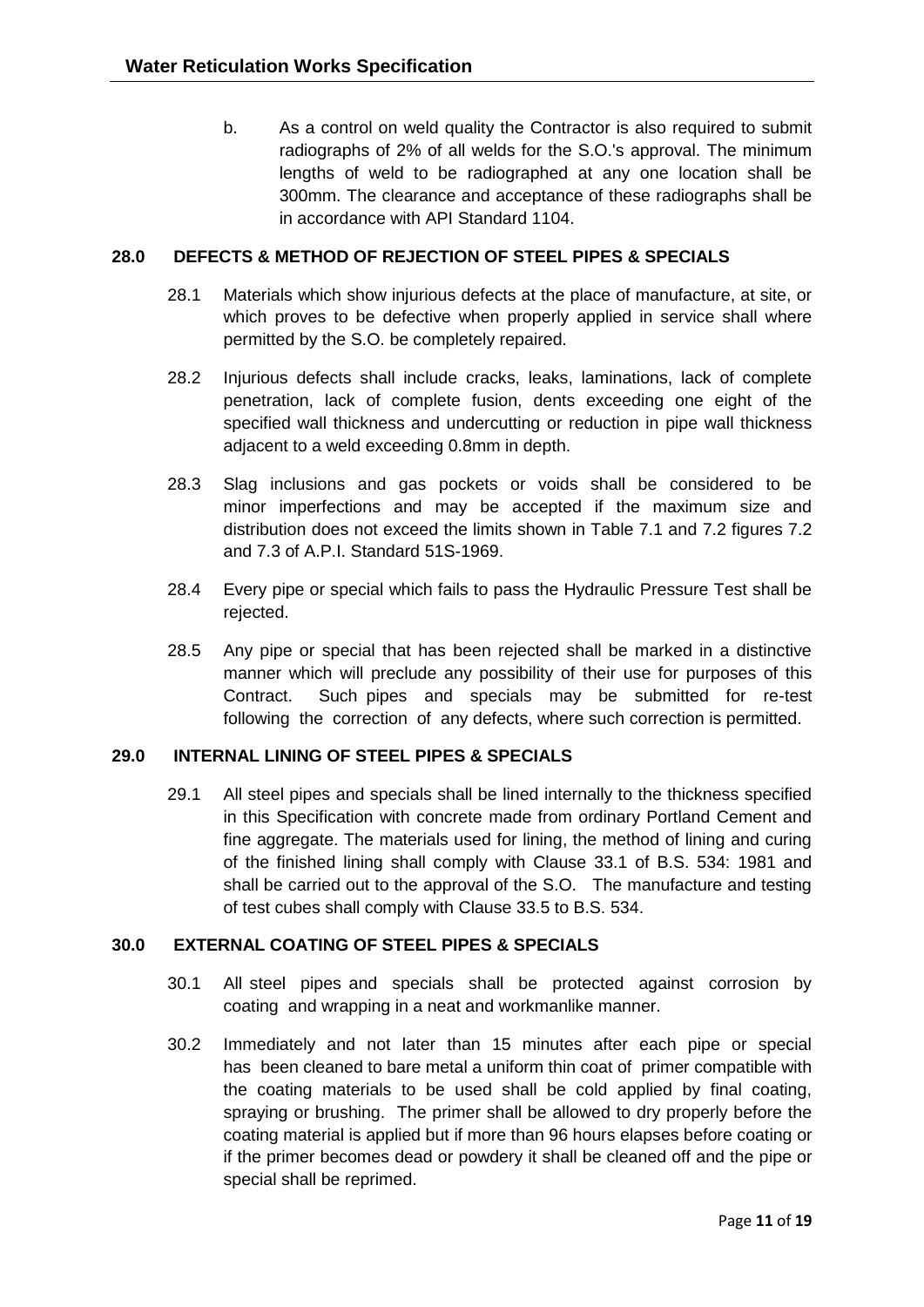- 30.3 The coating material shall conform with the following requirements: -
- 30.4 The pipes and specials shall be coated with two layers of plasticised coal tar pitch base enamel suitable for use in tropical climate and complying with A.W.W.A. Specification C: 203 - 66. The coating to be applied shall have a total minimum thickness of 3 mm and shall be reinforced with an inner wrapping and an outer wrapping.
- 30.5 The wrapping materials shall be spirally wound onto the pipes and specials simultaneously with the coating material. Each wrap shall be from 300 - 450 mm wide and the edges shall overlap by 12 - 25 mm. Care should be taken to ensure that the inner wrap does not come in contact with the pipe metal or with the outer wrap and the minimum coating layer between wrapping and metal being 1 mm.
- 30.6 The inner wrap shall be a glass fibre resin bonded tissue reinforced in the longitudinal direction with parallel glass threads spaced 10 mm apart. The nominal thickness shall be 0.5 mm and the minimum weight shall be 46.50 gm per sq. meter.
- 30.7 The outer wrap shall be a glass fibre resin bonded tissue reinforced in the longitudinal direction with parallel glass threads spaced 10 - 25 mm apart. It shall be impregnated with material fully compatible with the coating material to give a finished thickness of 0.75 mm.
- 30.8 Coated pipes and specials shall be given one coat of water resistant white wash immediately following final inspection. The whitewash shall be mixed as specified under Section 2.5 or A.W.W.C. 203 - 57.

## **31.0 EXPOSED PIPEWORK OF STEEL PIPES & SPECIALS**

- 31.1 Steel pipes and specials required for installation above ground at stream or river over-crossings shall be concrete lined unless otherwise specified and protected externally with two coats of approved zinc chromate after cleaning as specified and one finishing coat of approved aluminium paint.
- 31.2 Flanged pipe work in chambers shall be protected. The external coating shall be taken tightly up against the back of the flange. Uncoated surfaces shall be painted with two coats of approved bituminous paint.

## **32.0 COATINGS, INSPECTION & REPAIRS OF STEEL PIPES & SPECIALS**

- 32.1 All coated pipe and specials shall be rigidly inspected for defects. Thickness shall be determined by a pit gauge, continuity with a holiday detector and coating quality by cutting out 75 mm x 75 mm samples.
- 32.2 The whole coated surface area of all pipes and specials shall be tested for pinholes or other visible defects in the coating using an approved holiday detector at a potential of 14,000 volts.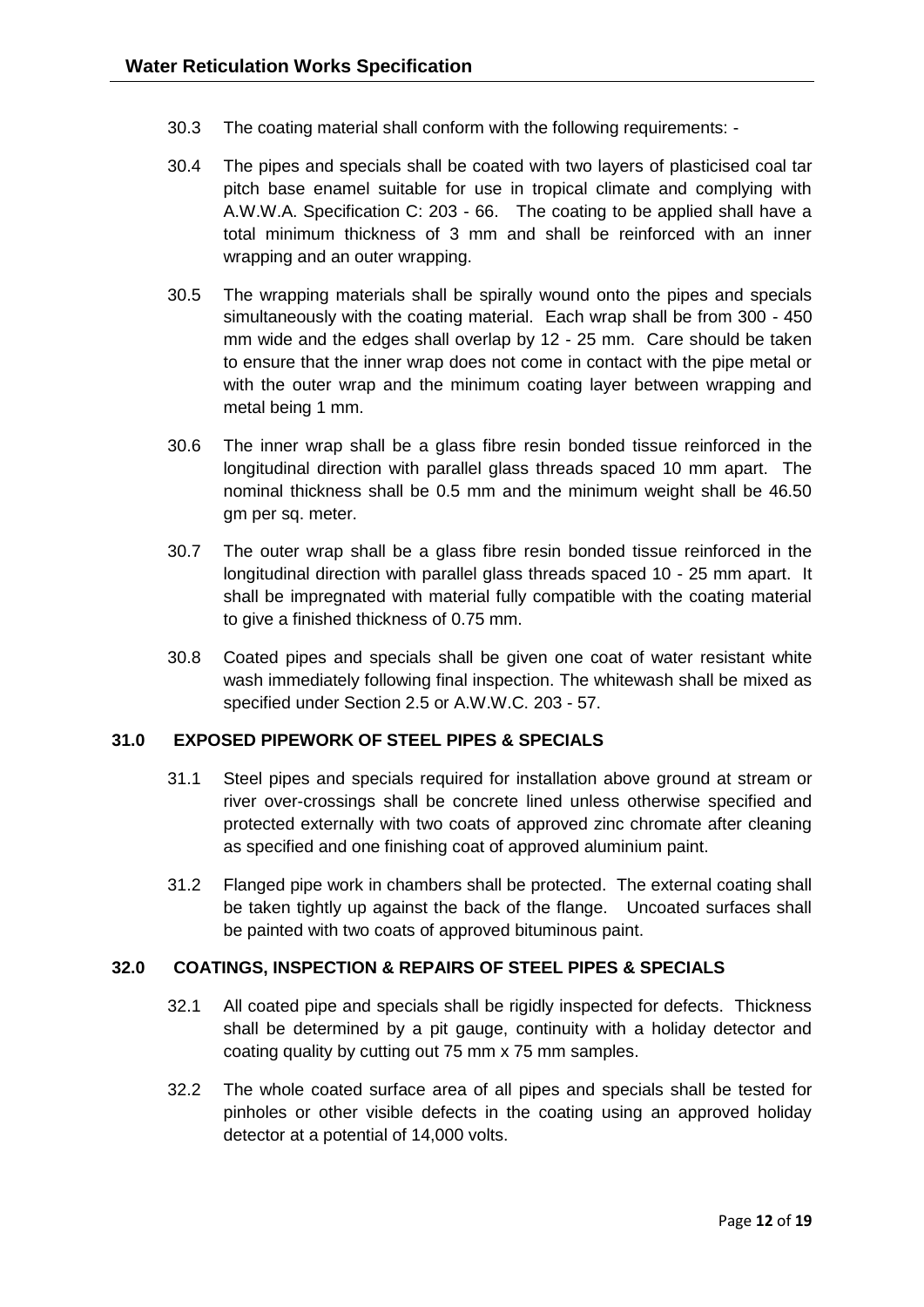32.3 Any lengths on which the coating is poorly applied shall be cleaned to bare metal and re-coated. Minor defects may be repaired by touching up. All repairs shall be checked for thickness and continuity.

# **33.0 HANDLING OF STEEL PIPES & SPECIALS**

33.1 Pipes and specials shall be lifted and moved only by wide non-abrasive slings or by other means acceptable to SAMB. Wire ropes, chain and hooks shall not be permitted to come in contact with external wrappings of steel pipes.

## **34.0 PROTECTION AGAINST DAMAGE IN TRANSIT**

34.1 The ends of all pipes and specials shall be suitably covered and protected against damage during transit with straw contained in hession screened to the pipe ends. All flanges shall have wooden disc temporarily bolted on. Pipes and specials shall be wrapped or cushioned so that no load is taken directly on the external coating.

## **35.0 VALVES GENERALLY**

- 35.1 All valves shall be designed to avoid cavitations and vibration in all positions to minimize head loss in the open position and to seal water passage when completely shut. All operating spindles and gears shall be provided with adequate points for lubrication. Unless otherwise specified, all valves shall be closed in a clockwise direction. Lifting lugs shall be provided for valves of sizes 600 mm and above. Head loss curves through the valves for throttled flow conditions shall be provided for all valve sizes.
- 35.2 Immediately after casting and before machining, all cast iron parts of valves and hydrants shall be coated by being dipped in a bath containing a composition having a tar base and maintained at a temperature between 143°C and 166°C. The proportions of the ingredients of the composition shall be regulated so as to produce a coating having the properties hereinafter specified.
- 35.3 The castings shall be re-heated before dipping either by immersion in hot water or by heating in an oven or shall be held in the dipping bath sufficiently long to reach an equivalent temperature, the method used being at the maker's option. Care shall be taken to see that castings are perfectly dry immediately before dipping. On removal from the bath, casting shall be sufficiently drained.
- 35.4 The coating shall be such that it shall not impart taste or smell to the water and shall be smooth, glossy and tenacious, sufficiently hard so as not to flow when exposed to a temperature of 77°C and not so brittle at a temperature of 0°C as to chip off when scribed lightly with the point of a penknife.
- 35.5 All machined surfaces shall be thoroughly cleaned of the coating and before they become affected by rust shall be treated with an approved protective composition.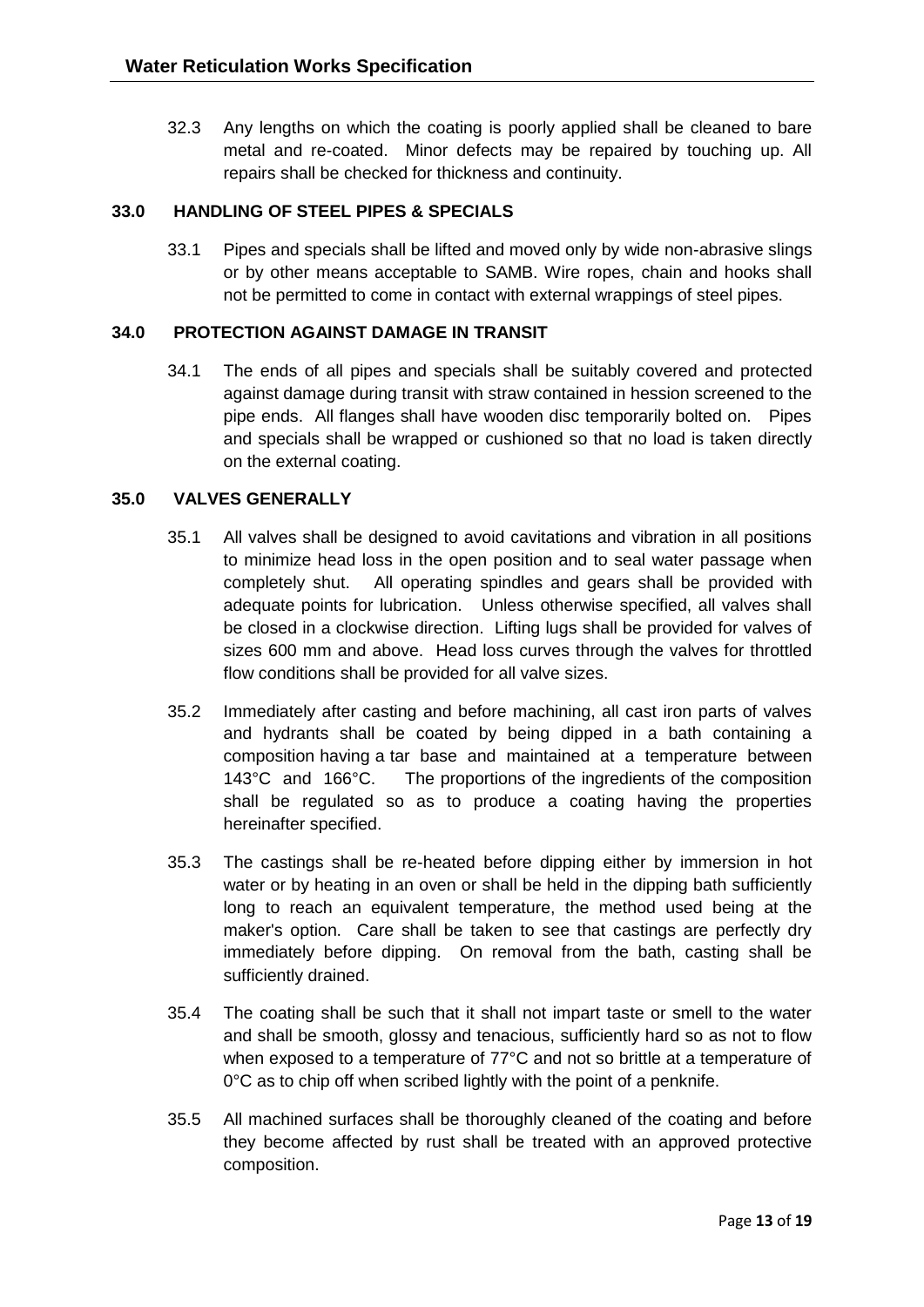- 35.6 Unless otherwise stated, all valves shall be double flanged. All valve flanges shall be in accordance with B.S. 4504: 1969 Table 16/11 unless otherwise specified by the S.O.
- 35.7 All valves shall be hydrostatically tested at the place of manufacture to the pressure specified. The Contractor shall supply a certificate stating that the valves supplied has satisfactorily pass the specified tests and complies in all respect with this Specification.
- 35.8 All valves shall be subjected to "open end" test in accordance with B.S. 5163.
- 35.9 Unless otherwise specified elsewhere in this Specification all valves shall be body tested to 20 bars or twice the working pressure stated in the Bills of Quantities. The test pressure to be applied for seat tests shall be 16 bars or the working pressure stated in the Bills of Quantities.
- 35.10 All valves and hydrants shall be marked with cast-on or stamped lettering stating the body test pressure in bars.
- 35.11 All valves and fittings shall be securely packed in crates or boxes for protection against damage during transit.

### **36.0 SLUICE VALVES**

- 36.1 Sluice calves shall conform generally to B.S. 5163 and shall be of the inside no-rising screw wedge gate type suitable for waterworks purposes.
- 36.2 All sluice valves shall be designed for a Nominal Pressure of 16 bars unless otherwise stated in the Bills of Quantities.
- 36.3 Extension spindles and valve keys of mild steel shall be provided for all valves supplied without hand wheels. The bottom end of the extension spindle shall be in the form of a socket to fit the cast iron cap and the top end squared to suit the valve key. Valve keys shall be of mild steel suitable to operate the extension spindles of the valves.

## **37.0 AIR VALVES**

37.1 All air valves shall be suitable for operation at a maximum working pressure of 12.5 bar and their bodies and covers when assembled shall be capable of withstanding a hydrostatic test pressure of 25 bar without any sign of leakage. All air valves shall be made insect proof by providing screens at the vents leading to the atmosphere.

#### **37.1.1 SINGLE ORIFICE AIR VALVE**

a. Single orifice air valves shall be of the small orifice type valve suitable for automatically releasing air that may accumulate in pipelines under pressure and shall be supplied with air release nipples of bronze screwed into brass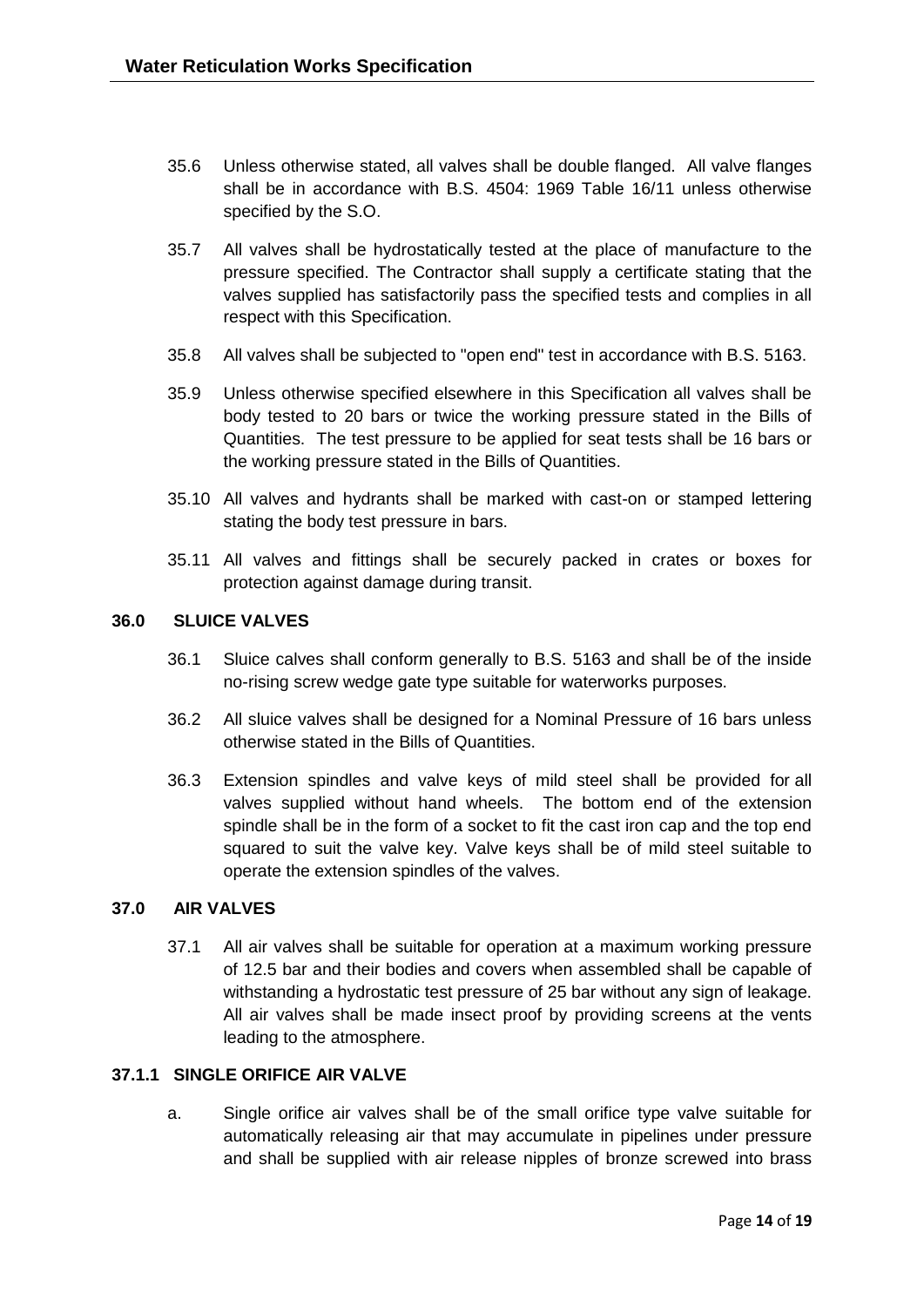plugs. The float shall possess the inherent means of completely sealing the orifice where water rises in the valve.

- b. The ball which forms the valve element shall be either rubber or vulcanite, or covered with rubber or vulcanite and shall be of a diameter suitable for operating at maximum working pressure of 12.5 bar.
- c. Each air valve shall be fitted with a gunmetal isolating cock of the screw down pattern at the inlet. The inlet and outlet of each isolating cock shall be threaded with British Standard Male Pipe Threads.

# **37.1.2 DOUBLE ORIFICE AIR VALVE**

- a. Double orifice air valves shall be of the combined small and large orifice valve pattern. The small orifice shall be of the type as specified above for single orifice air valve. The large orifice shall be suitable for air venting during charging or emptying of the water main. The design of the large orifice valve shall be such that there is no possibility of the ball of the large orifice being suddenly caught in the escaping turbulent air or mixture of air and water spray during the filling of the water main, thereby closing the valve prematurely. The valve shall close only when water enters the casing and raises the float onto the seat.
- b. The ball of the large orifice valve shall be vulcanite or covered with vulcanite.
- c. Each air valve shall be supplied with a horizontally positioned isolating sluice valve of the same size and a set of flange jointing materials including nuts, bolts, washers and joint gaskets for inserting between the air valve and sluice valve. It shall be provided with a 1.2 mm tapping for draining purposes and the tapping shall be closed with a brass screw plug. The inlet end shall be flanged and the flange shall be machined and drilled to B.S. 4505: 1969 Table 16/11 corresponding to the nominal diameter of the inlet bore.

## **38.0 FLOAT VALVES**

38.1 Ball float valves shall be of the downward discharge double-beat type with direct long float travel to close the main valve. They shall be made of castiron with gunmetal fittings and seats. Valve faces shall be of rubber and hat cups in the stuffing boxes shall be leather. Levers shall be of mild steel with oil-lite bushes, bronze pins and gunmetal links. Ball floats shall conform to B.S. 1968 and shall be of tinned copper. The valves shall satisfactorily pass the specified test pressure. Flanges shall be machined and drilled to B.S. 4504: 1969 Table 16/11 corresponding to the nominal diameter of the inlet pipe.

## **39.0 PACKING**

39.1 All valves and fire hydrants shall be protected from damage during transit. All valves up to and including 100 mm diameter shall be packed in strong cases battened and bound with steel strip 2.5 mm wide by 18 S.W.G. The flanges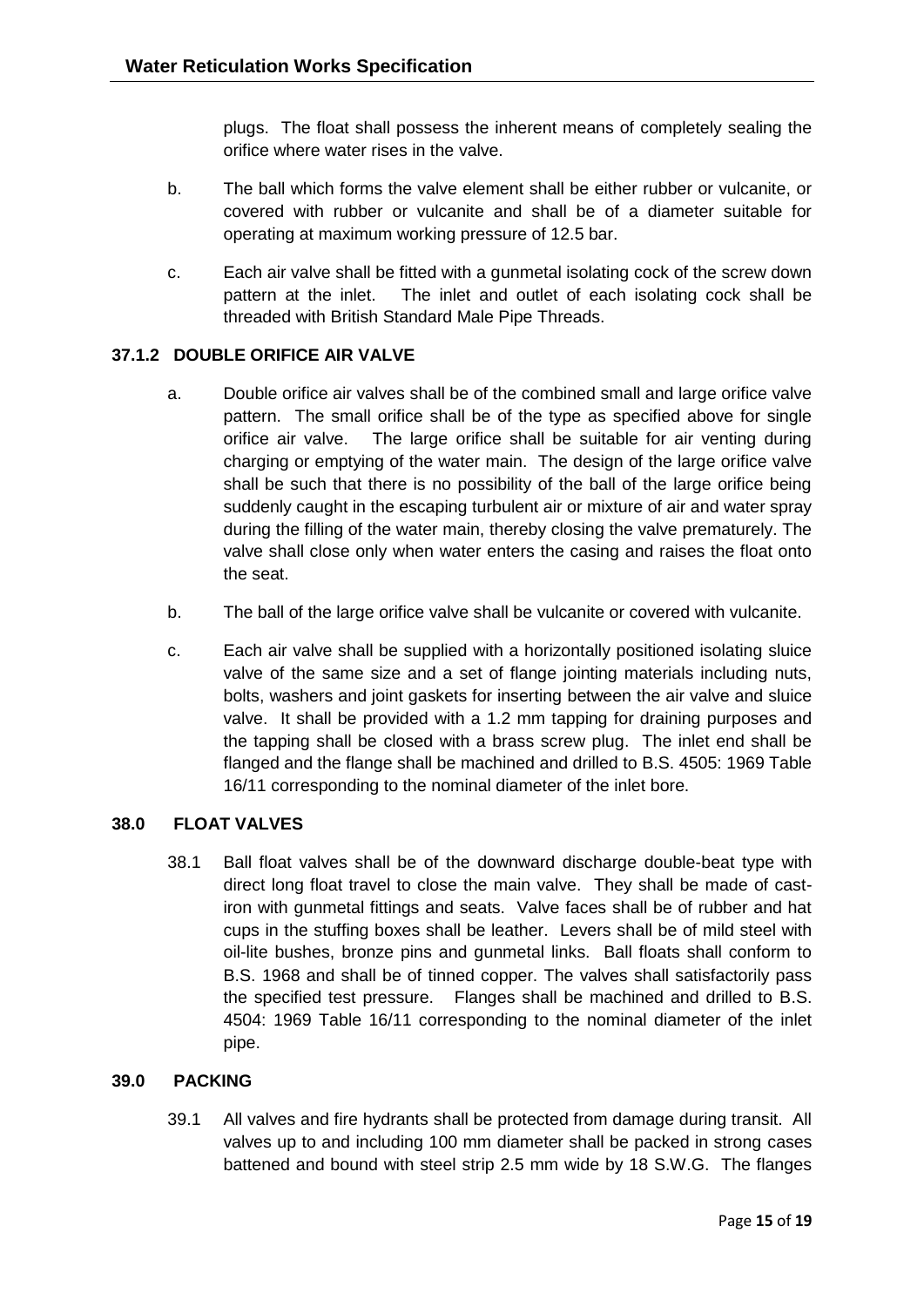of valves above 100 mm in diameter shall be protected by wooden discs secured in position by black service bolts or by approved steel strapping. Spindle caps by sluice valves shall be removed and where the size of the valve permits, they shall be secured to the inner side of one of the wooden discs by means of a steel strip, otherwise they shall be packed in a case. The projecting end of the spindle shall be well wrapped with straw rope covered by hessian cloth and secured in place by binding wire which shall be carried under the flange of the gland.

- 39.2 All plain ends shall be adequately protected by straw rope secured in place by binding wire or strap.
	- Due to internal pressure the pipe expands during all 6 hrs test and it can loose up to a 0.8 bar/hr pressure
	- During the preliminary test it is necessary cyclically inspect all welded jointing and check the tightness of flanged joints.

## **40.0 FIELD TESTING OF PIPELINE**

- 40.1 The Contractor shall provide all water required for the filling, testing and retesting of the pipelines and any pumps, pipework and pressure gauges required for the purpose. The Contractor Shall make provision for another guage to be installed by lap alongside the Contractor's guage.
- 40.2 Whenever a section, which shall not exceed 300 metre long in built up urban areas and in or adjacent to roads, or not exceeding 600 metres long in open ground, of any pipeline has been laid, jointed and partt or fully backfilled as specified, it shall be prepared for testing by closing the open end temporarily with stop ends. The stop ends shall be of cast iron or steel, The stop end at the lower end of the section of the main shall be fitted with a valved inlet pipe for use to fill the section of the main with water and the stop end at the higher end of the section of the main shall be fitted with a valved air release vent pipe. The pressure gauge shall have a dial of not less than 150mm diameter and shall such the maximum field test pressure of pipeline shall be at 60% to 70% of the gauge range. The gauge shall be graduated in bar. The Contractors shall arrange for the Contractor's pressure gauges to be tested by an approved independent body for use.
- 40.3 The stop end shall be braced to the approval of the consultant to withstand the end, trust which develops from the water pressure. All thrust and anchor blocks shall have been properly completed and have attained an adequate strength before the tests are carried out. Where gentle curves are effected deflection of pipes, the pipe shall be securely packed with backfield to prevent movement.
- 40.4. The section of the main to be tested shall approved be filled with water of fair quality free from sediments and from a source approved by the SAMB. The water shall beintrodused into the section of the main through the valved inlet in the stop end at the lower end of the section. During filling provision shall be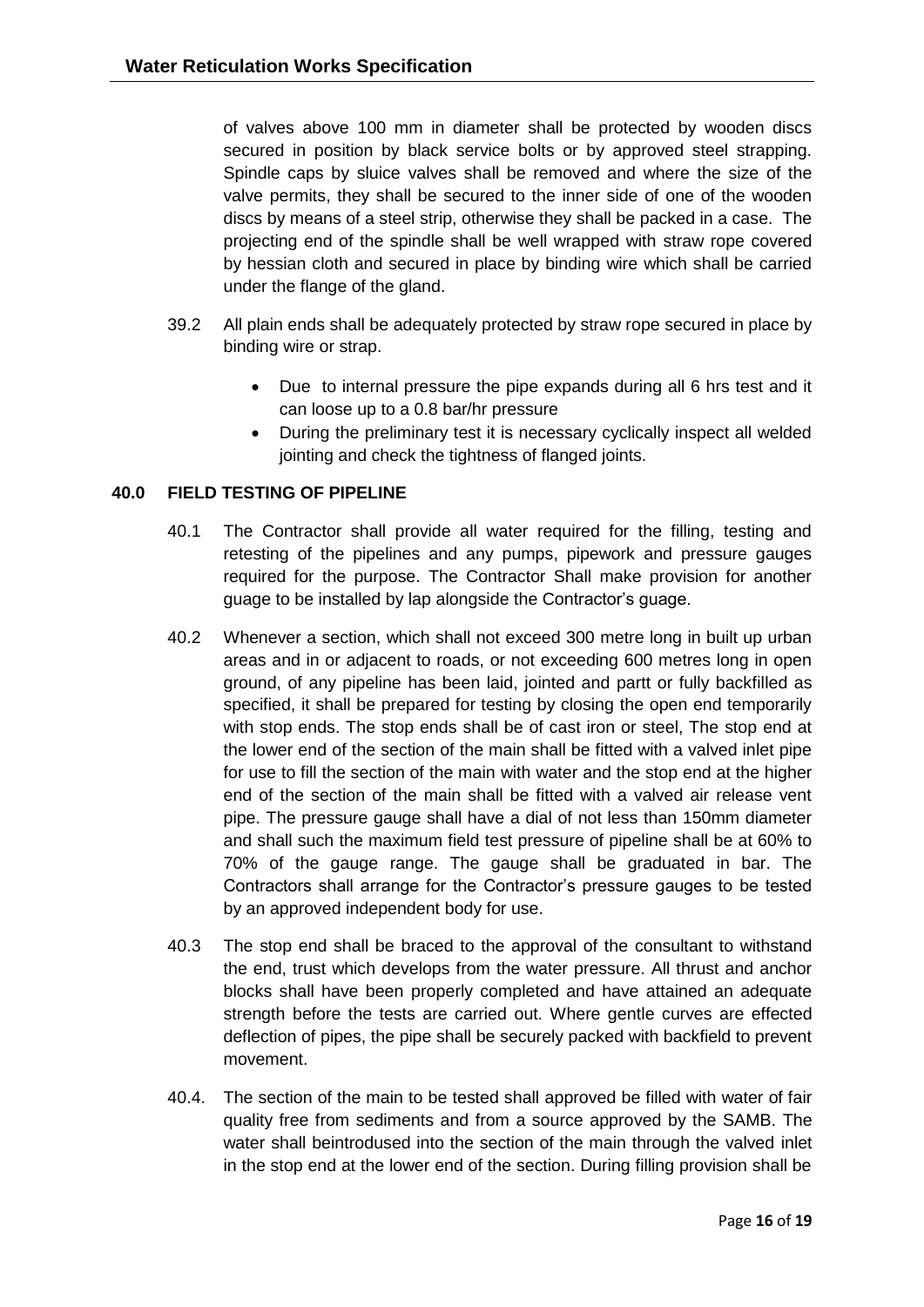made for air to escape from all high-spots in the section by properly installing all air valves and from the air release vent pipe in the stop end at the higher end of the section.

40.5. The field pressure test shall be carried out first. Each section of the pipeline shall be tested to the respective pressure as shown in the Table 4.1. Ductile Iron pipes shall be tested to the pressure given in Table 4.2. When more than one material of pipe is used on the same pipeline or pipe network, the lowest of the field pressure test values stipulated shall be used

| Type Of Pipe | Class/<br>Series Of<br>Pipe | Maximum<br>Permissible<br>Working<br>Pressure<br>(Bar) | <b>Pressure For</b><br>Pressure<br>Test (Bar) | Pressure For<br>Leakage Test<br>(Bar) |
|--------------|-----------------------------|--------------------------------------------------------|-----------------------------------------------|---------------------------------------|
| * uPVC       | <b>PN 12</b>                | 10.0                                                   | 12.0                                          | 10.0                                  |
| **Steel      |                             | 15.0                                                   | 22.5                                          | 15.0                                  |

**Table 4.1 – Test Pressures For Field Pressure And Leakage Test.**

Maximum permissible working pressure at 30 degrees Centigrade

\*\* Steel pipe are capable of withstanding aworking pressure of more than 15 bars. If these pipes are used to their maximum working pressure i.e. half the factory hydrostatic test pressure given in table 4.1., all valves used shall than be of the appropriate rating

|--|

| Type Of Pipe         | Class/<br>Series Of<br>Pipe | Maximum<br>Permissible<br>Working<br>Pressure<br>(Bar) | <b>Pressure For</b><br>Pressure<br>Test (Bar) | <b>Pressure For</b><br>Leakage Test<br>(Bar) |
|----------------------|-----------------------------|--------------------------------------------------------|-----------------------------------------------|----------------------------------------------|
|                      |                             |                                                        |                                               |                                              |
| Ductile Iron         |                             |                                                        |                                               |                                              |
| * Spigot *<br>Socket | $-700$                      | 12.5                                                   | 18.8                                          | 12.5                                         |
| Flanged              | 80-300                      | 12.5                                                   | 18.8                                          | 12.5                                         |
| Flanged              | 350-600                     | 10.0                                                   | 15.0                                          | 10.0                                         |

Spigot and socket cast iron pipes are capable of withstanding a working pressure of 15 bars. If these pipes are used to the maximum working pressure of 15 bars, all fittings used shall be of ductile iron.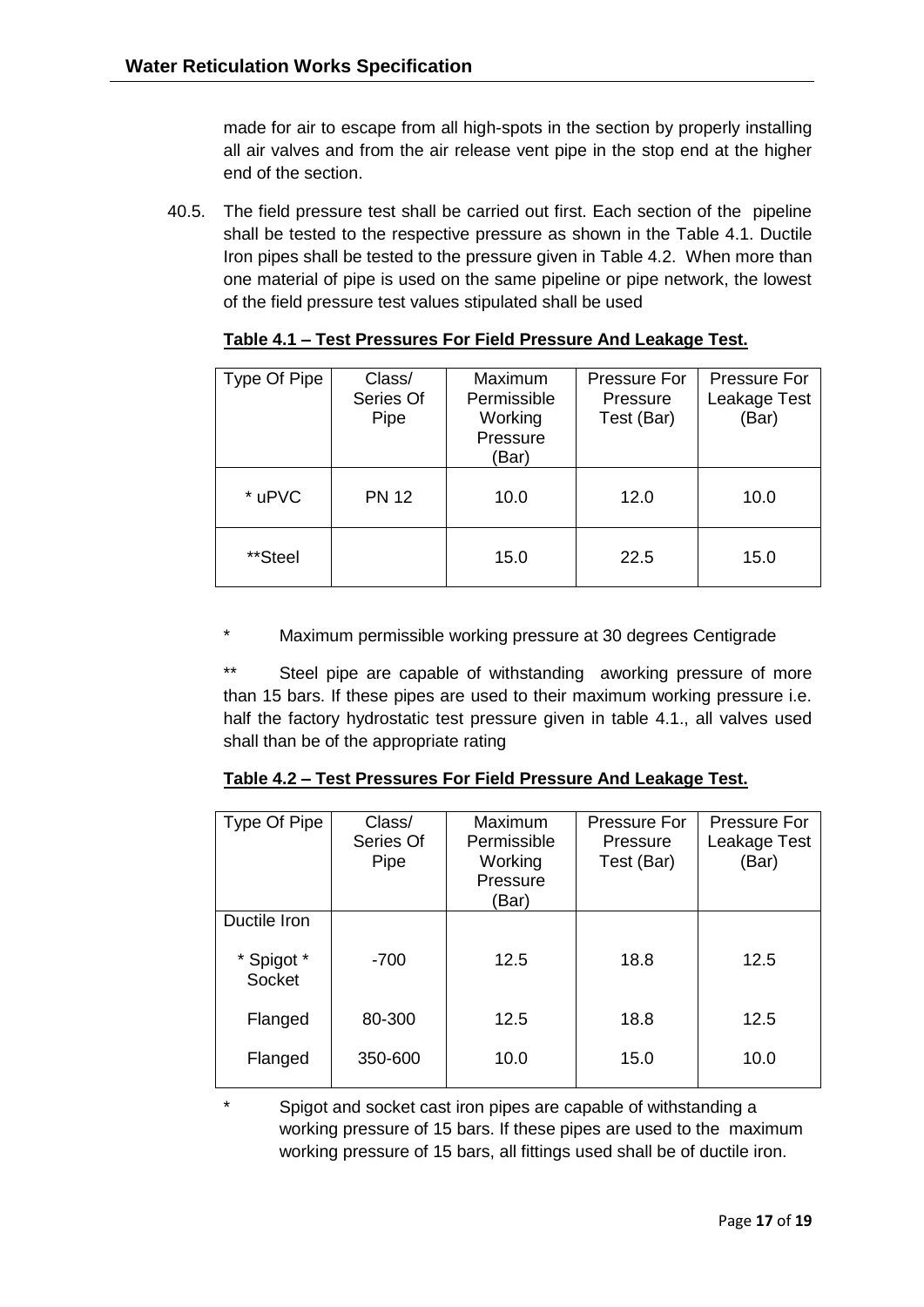- 40.6. After the section of the main has been filled with water more water shall be pumped into the section to raise the pressure slowly in increments of 1 bar with a pause of one minute between each increment. Should any appreciable drop in pressure be noted during any of these pauses the test shall be stopped until the couse of the pressure drop has been investigated and rectified. An engine driven pump may used until 90% of the test pressure has been attained, and thereafter only a hand operated pump shall be used.
- 40.7. The pressure test shall be considered to have been passed when the pressure gauge shows no reduction in pressure during the specified one minute pause and also during the period of 10 minutes after full test pressure has been attained. If these conditions are not satisfied a thorough inspection of the section of the main shall be made. All defects shall be repaired and the test shall be repeated.
- 40.8. The leakage test shall then follow. The pressure shall be reduced to the relevant leakage test pressure as shown in table 4.1 and 4.2. The pressure shall be maintained a constant as possible for a period of 24 hours. Make-ip water shall be pumped into the section of the main from time to time to maintain this pressure. The leakage test shall be considered to have been passed if the make-up water pumped into the section of the main does not exceed the allowable leakage calculated as : 0.34 litr per cm of pipe diameter per km of pipe per 24 hours per 1.0 bar of water pressure. If this specified rate of leakage is exceeded a thorough inspection of the section of the main shall made. All leaks discovered should be repaired and the section shall be tested again.
- 40.9. Every section of all pipeline shall be tested as described above in the presence of the SAMB and consultant. Testing may be carried out between sluice valve but not against the gates of the sluice valves.

## **41.0. AIR TESTING OF WELDED JOINTS**

- 41.1. Welded joints shall be air tested inthe following manner in the presence of the consultant
- 4.1.2. The annular space between the two welds shall be air tested to a pressure of 2 Mpa. While the pressure is maintained for a minimum period of ten minutes, the welds shall be examined carefully for leakage. Any defective welding shall be treated as directed by consultant. The screwed plug shall be replaced and welded after each joint has been satisfactorily tested. The Contractor shall provide all nesssary gauges, equipment, labour and materials for air testing of welded joints.

#### **42.0. DISINFECTING AND FLUSHING PIPELINE**

4.2.1. The operation of valves including scour and air valves shall be checked by the Contractor and any necessary adjustments made to ensure correct operation.